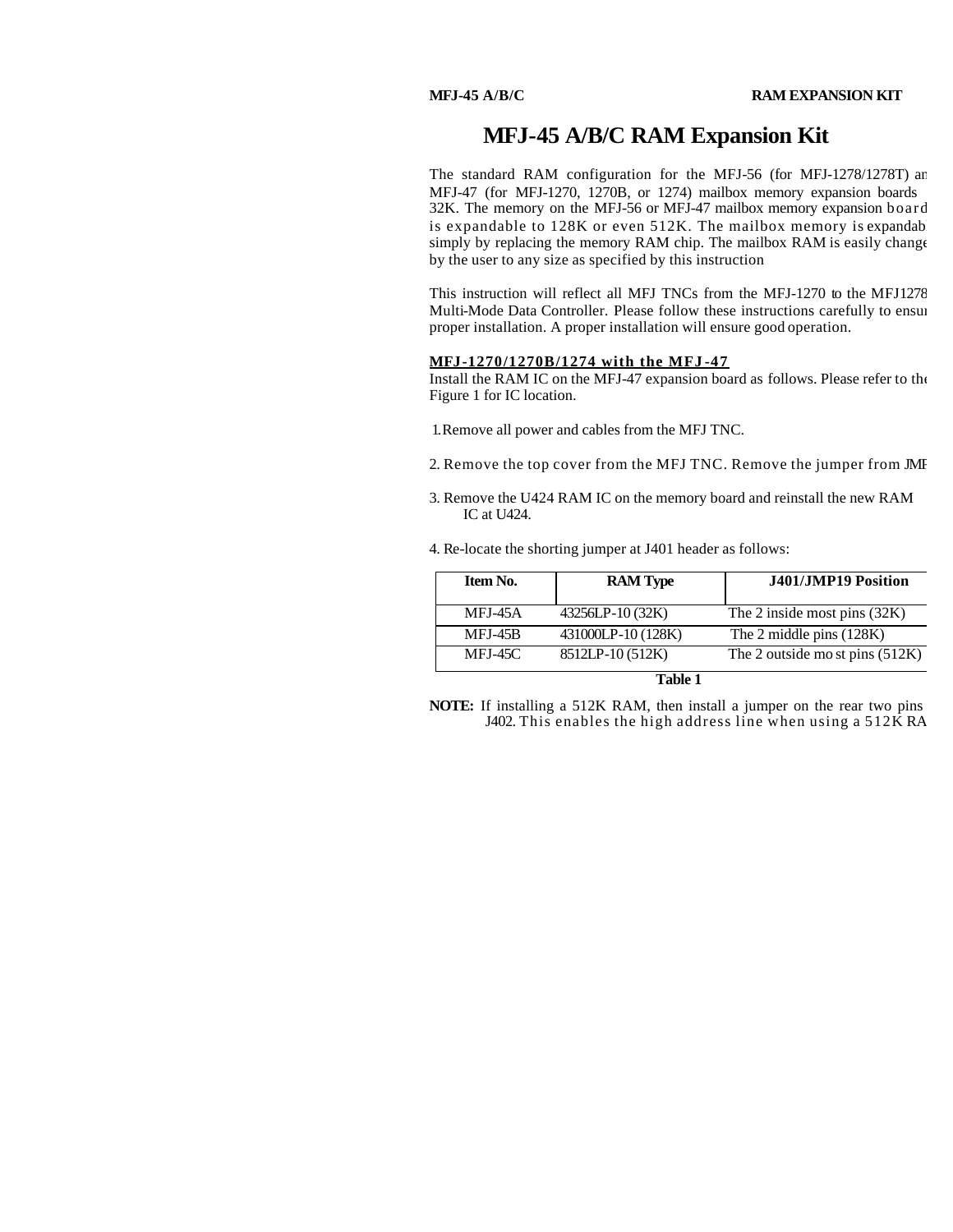## **MFJ-45 A/B/C RAM EXPANSION KIT**

- 5. Inspect the newly installed RAM IC. Make sure that no IC pins are bent under the IC or not properly inserted in the socket. Replace the jumper removed in step #2, back at JMP5.
- 6. Install the cover on the MFJ TNC.





- 7. Connect all power and cabling to the MFJ TNC.
- 8. Turn the computer ON, and load your terminal program.
- 9. Set the power switch o n the MFJ TNC to ON. The MFJ TNC should sign-on to the terminal. If not, then find out why the sign-on message was not received.
- 10. Once the MFJ-TNC has signed-on to the terminal, then type the command, RESET followed by a <CR>. This will enable the firmware to automatically detect the RAM size change.

If the proper results were not obtained, then take the appropriate steps to correct the problem. If the proper results were obtained, then congrats, you have successfully completed the RAM Expansion Kit installation.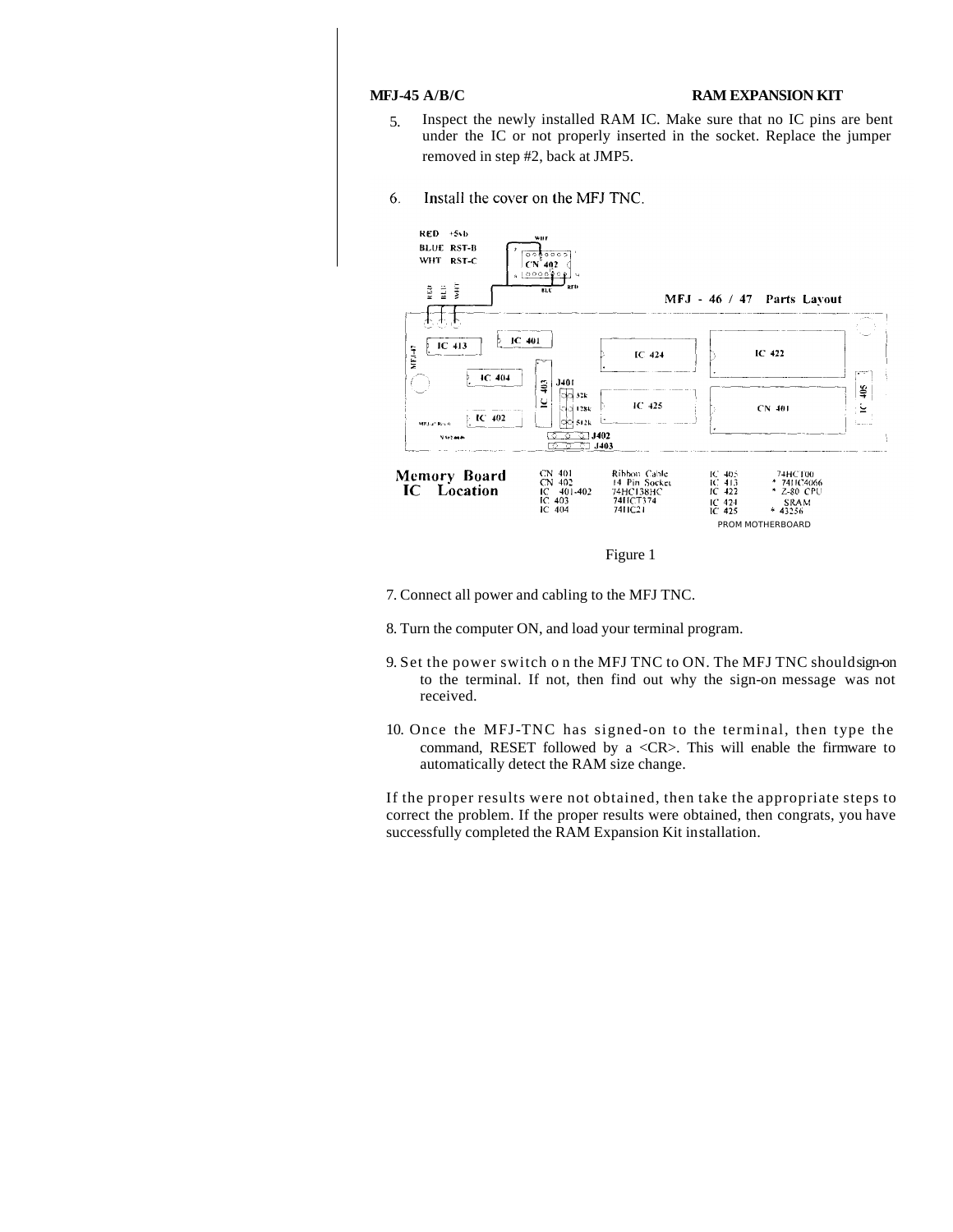### **MFJ-45 A/B/C RAM EXPANSION KIT**

## **MFJ-1278 with MFJ -56 Installed**

Install the RAM IC on the MFJ-56 expansion board as follows. Please refer to the Figure 2 for IC location.

I. Remove all power and cables from the MFJ-1278.

- 2. Remove the top cover from the MFJ-1278. Remove the jumper from JMP5.
- 3. Remove the U424 RAM IC on the memory board and reinstall the new RAM IC at U424.
- 4. Re-locate the shorting jumper at J401 header. Please refer to Table I on Page 1 for J401 positioning.
- 5. Inspect the newly installed RAM IC. Make sure that no IC pins are bent under the IC or not properly inserted in the socket.
- 6. Re-install the jumper removed in step #2, at JMP5.
- **NOTE:** If installing a 512K RAM, then install a jumper on the rear two pins of J402. This enables the high address line wh en using a 512K RAM.



Figure 2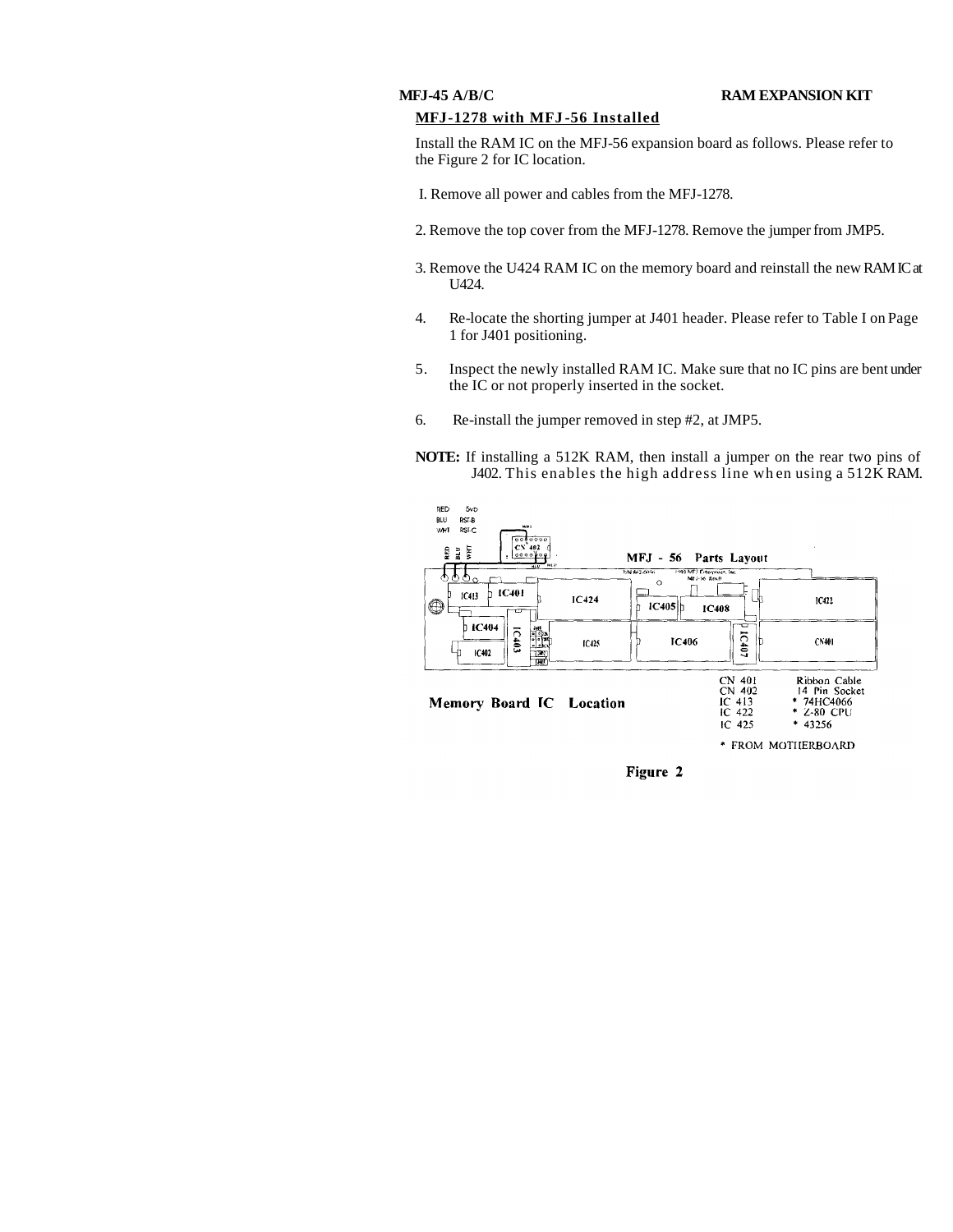7. Install the cover on the MFJ-1278.

8. Connect all power and cabling to the MFJ-1278.

- 9. Turn the computer ON, and load your terminal program.
- 10. Set the power switch on the MFJ-1278 to ON. The MFJ-1278 should signon to the terminal. If not. then find out why the sign-on message was not received.
- 11. Once the MFJ-1278 has signed-on to the terminal, then type the command, RESET followed by a <CR>. This will enable the firmware to automatically detect the RAM size change.

If the proper results were not obtained, then take the appropriate steps to correct the problem. If the proper results were obtained. then congrats. you have successfully completed the RAM Expansion Kit installation.

## MFJ-1278B/1274C/1270C

Install the RAM IC on the MFJ-1278B/1274C/1270C as follows. Please refer to the Figure 3 for IC location.

- 1. Remove all power and cables from the TNC that the new RAM is to be installed in.
- 2. Remove the top cover from the TNC. Remove the jumper from JMP5.
- 3. Remove the U24 RAM IC on the memory board and reinstall the new RAM IC at U24.
- 4. Re-locate the shorting jumper at JMP19 header. Please refer to Table 1 on Page 1 for JMP19 positioning.
- 5. Inspect the newly installed RAM IC. Make sure that no IC pins are bent under the IC or not properly inserted in the socket.
- 6. Replace the jumper at removed in step #2, back at JMP5. 7.

Install the cover on the TNC.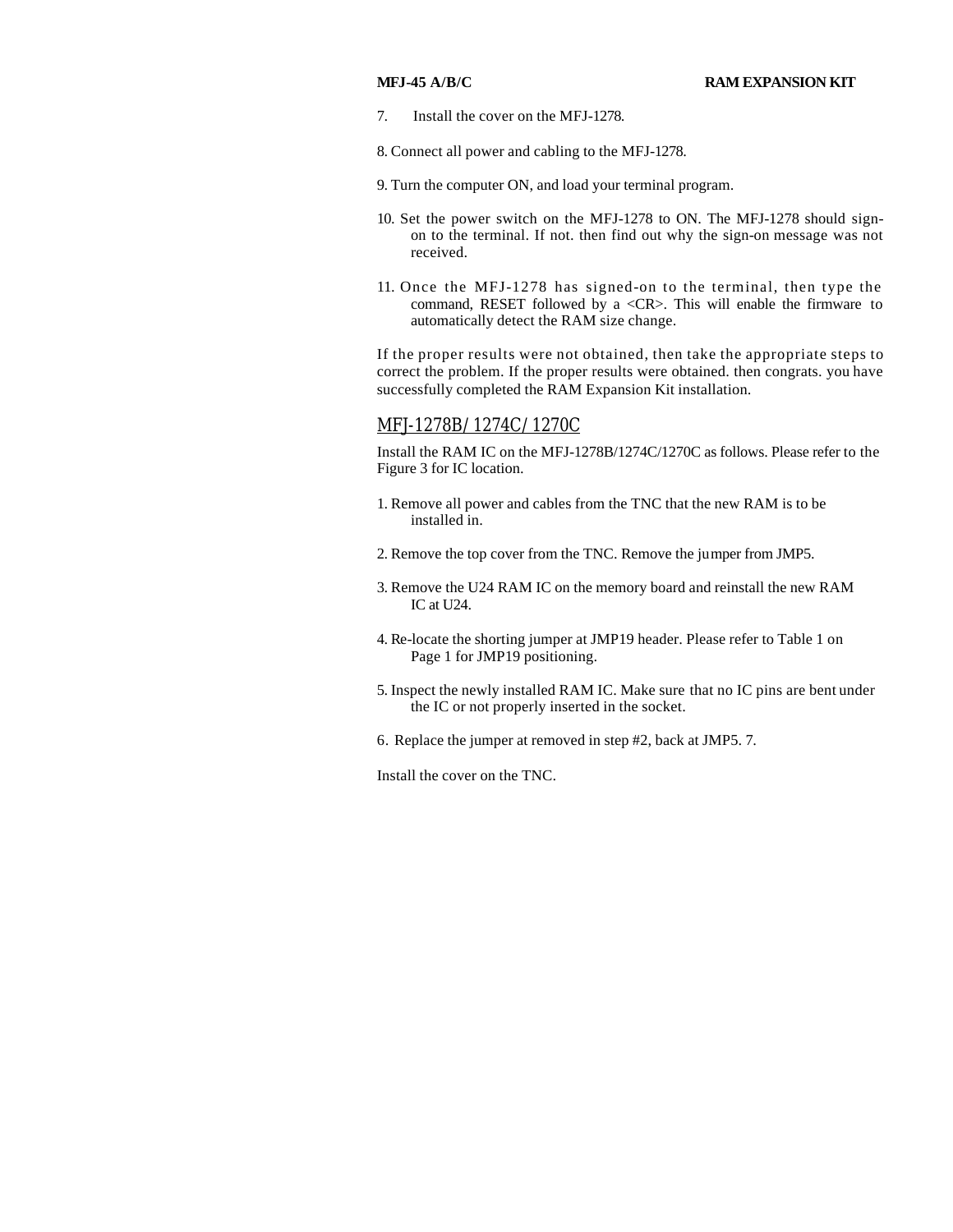Connect all power and cabling to the TNC. 9. Turn the computer ON, and load

your terminal program.

- 10. Set the power switch on the TNC to ON. The TNC should sign-on to the terminal. If not. then find out why the sign-on message was not received
- 11. Once the TNC has signed-on to the terminal, then type the command. RESET followed by a  $\langle CR \rangle$ . This will enable the firm-are to automatically detect the RAM size change.



Figure 3

í,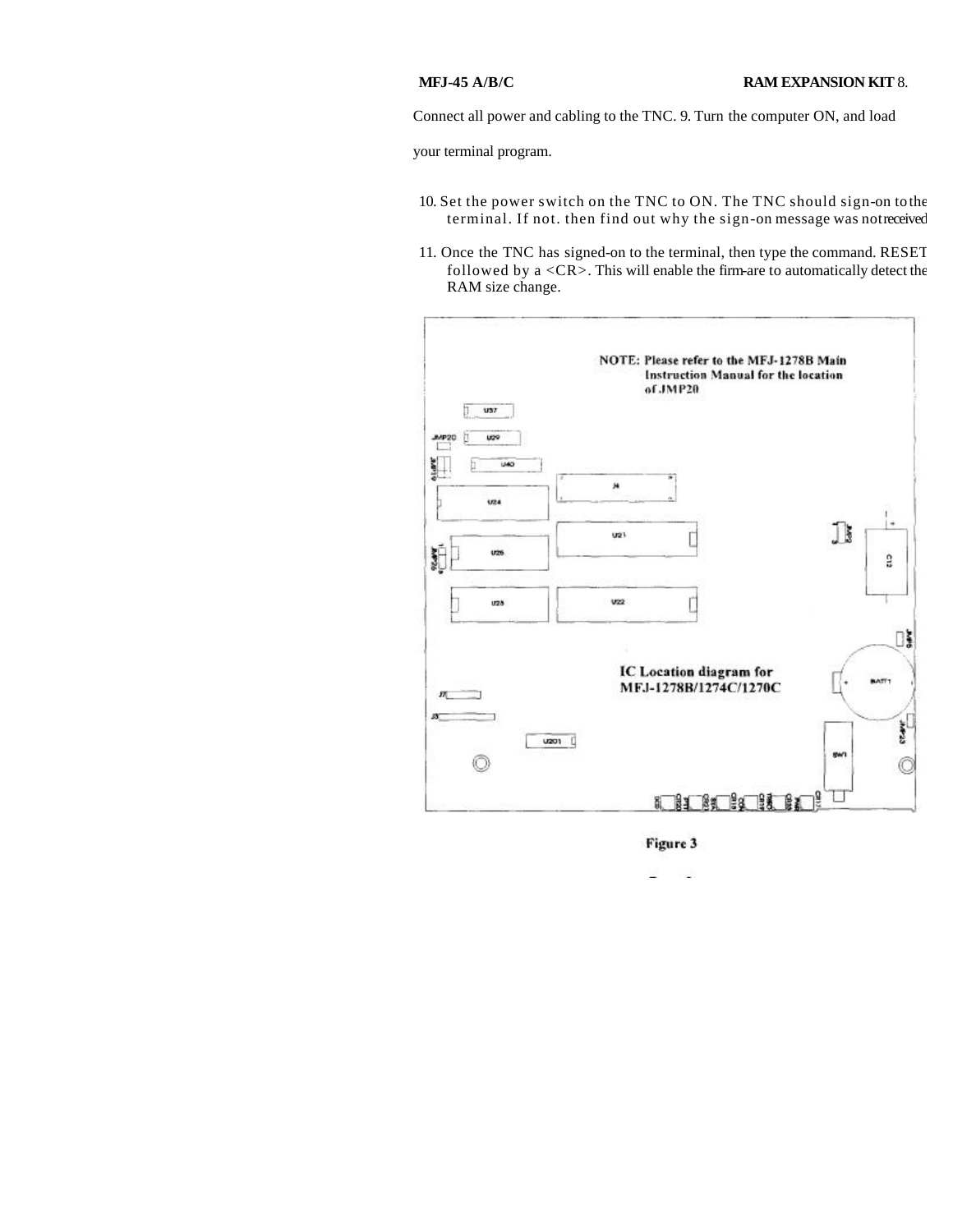If the proper results were not obtained, then take the appropriate steps to correct the problem. If the proper results were obtained, then congrats. you have successfully completed the RAM Expansion Kit installation.

If you had difficulties with any parts of the procedure. please feel free to contact our friendly technical staff at 1-800-647-8324.